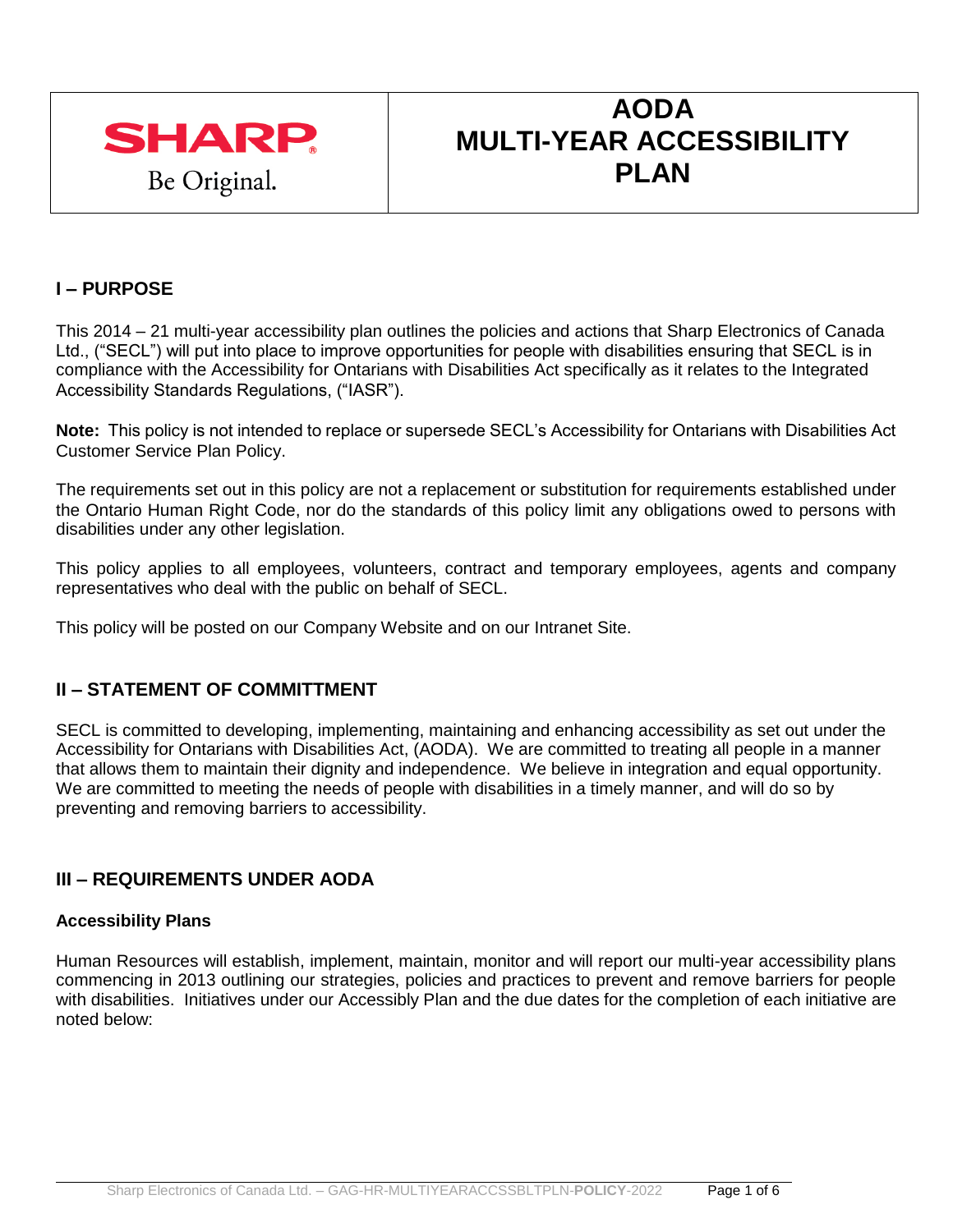#### **Initiative Completion Date**

| 2.<br>3. | Training<br><b>Feedback Process</b><br><b>Accessible Formats &amp; Communication Supports</b> | January 1, 2015<br>January 1, 2015<br>January 1, 2016 |
|----------|-----------------------------------------------------------------------------------------------|-------------------------------------------------------|
| 4.       | Recruitment, Assessment or Selection Process                                                  | January 1, 2016                                       |
| 5.       | <b>Notice to Successful Applicants</b>                                                        | January 1, 2016                                       |
| 6.       | Informing Employees of Supports for Disabilities                                              | January 1, 2016                                       |
| 7.       | Accessible Formats & Communication Supports for                                               |                                                       |
|          | <b>Employees</b>                                                                              | January 1, 2016                                       |
|          | 8. Processes to Accommodate Employees                                                         | January 1, 2016                                       |
| 9.       | <b>Return to Work Process</b>                                                                 | January 1, 2016                                       |
|          | 10. Performance Management, Career                                                            |                                                       |
|          | Development, Redeployment                                                                     | January 1, 2016                                       |
|          | 11. Design of Public Spaces Standards                                                         | January 1, 2017                                       |
|          | 12. Accessible Websites and Web Content                                                       | January 1, 2021                                       |

This multi-year plan will be reviewed and updated as required.

#### **1. Training**

As required by AODA, SECL will ensure that the following persons are provided with training on the requirements of the accessibility standards stated in the AODA and in the Ontario Human Rights Code, as it pertains to persons with disabilities. Training will be provided to:

- Employees
- Volunteers
- Contract and temporary employees
- Agents, and
- Company representatives who deal with the public on behalf of SECL

Training will cover:

- Accessibility requirements from the Integrated Accessibility Regulation and Accessible Customer Service Standard
- How the Ontario Human Rights Code pertains to persons with disabilities

Training will be appropriate to the duties of employees, and company representatives. Each person will be trained as soon as practical. Records of training, who took the training, including the dates provided, shall be kept by the Human Resources Department.

Training will continue on an ongoing basis for all new employees, new temporary employees, new agents and other company representatives who deal with the public on behalf of SECL, or when SECL's accessibility policies are amended.

In addition, SECL will provide refresher training periodically.

#### **2. Feedback Process**

#### **Feedback from the Public**

A copy of this plan shall be posted on Sharp Electronics Of Canada Ltd. website (*About Us/Legal tab*).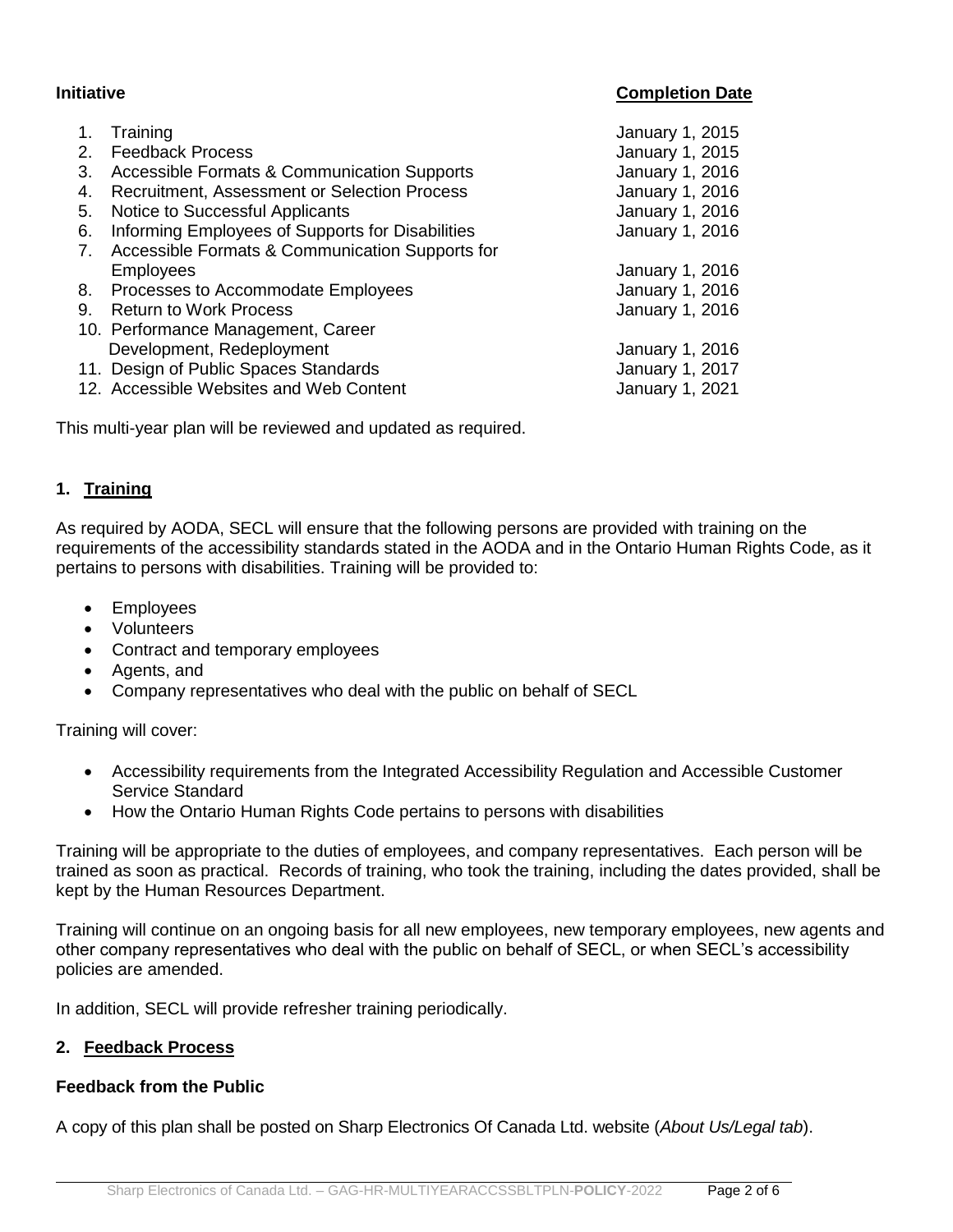Customers who wish to provide feedback on the way Sharp Electronics of Canada Ltd. provides goods and services to people with disabilities can provide feedback by contacting us at 1-800-567-4277 ext. 7070, by visiting our website [www.Sharp.ca](http://www.sharp.ca/) or sending us an email to: [privacy@sharpsec.com](mailto:privacy@sharpsec.com?subject=sharp.ca%20Privacy%20Policy). The feedback will then be forwarded to a Human Resources Representative for review.

In the event of a complaint, a Human Resources Representative along with the Corporate Project Manager will investigate the matter. All information will be documented and will be retained in the Human Resources Department.

An investigation will be conducted to determine the validity of the complaint. If after the investigation it's deemed that the complaint is valid, the Company will take all necessary measures to rectify the issue and implement a procedure to prevent the same complaint and or issue from reoccurring.

When a request is made to obtain information for an individual with a disability outside of the format available, SECL will make every effort to provide the information in the format that suits the needs of the individual. Information will be provided in several methods, digitally, larger print, and over the phone using a text telephone, ("TTY").

### **Feedback from Employees**

Employees can provide feedback by contacting a Human Resources Representative and/or his/her supervisor directly, by phone, or by email.

#### **3. Accessible Formats & Communication Supports**

SECL will ensure that accessible formats and communication supports are available for persons with disabilities in a timely manner. SECL will consult with the person making the request in determining the suitability of accessible format or communication support.

#### **4. Recruitment, Assessment or Selection Process**

SECL is committed to fair and accessible employment practices. SECL will take the following steps to notify the public and staff that, when requested, SECL will accommodate people with disabilities during the recruitment and assessment processes and when people are hired.

- SECL will notify employees and the public about the availability of accommodation for applicants with disabilities in its recruitment and assessment processes.
- If a selected applicant requests accommodation, SECL will consult with the applicant and provide suitable accommodation in a manner that takes into account the applicant's accessibility needs due to his/her disability.
- During the interview process, SECL will provide required accommodations based on the needs of the candidate.
- During the interview process SECL will provide information based on the requested format. If a test is required, the individual will be awarded additional time, if need be.

When an offer is made, all materials, including the offer letter, will be made available in the format requested by the individual.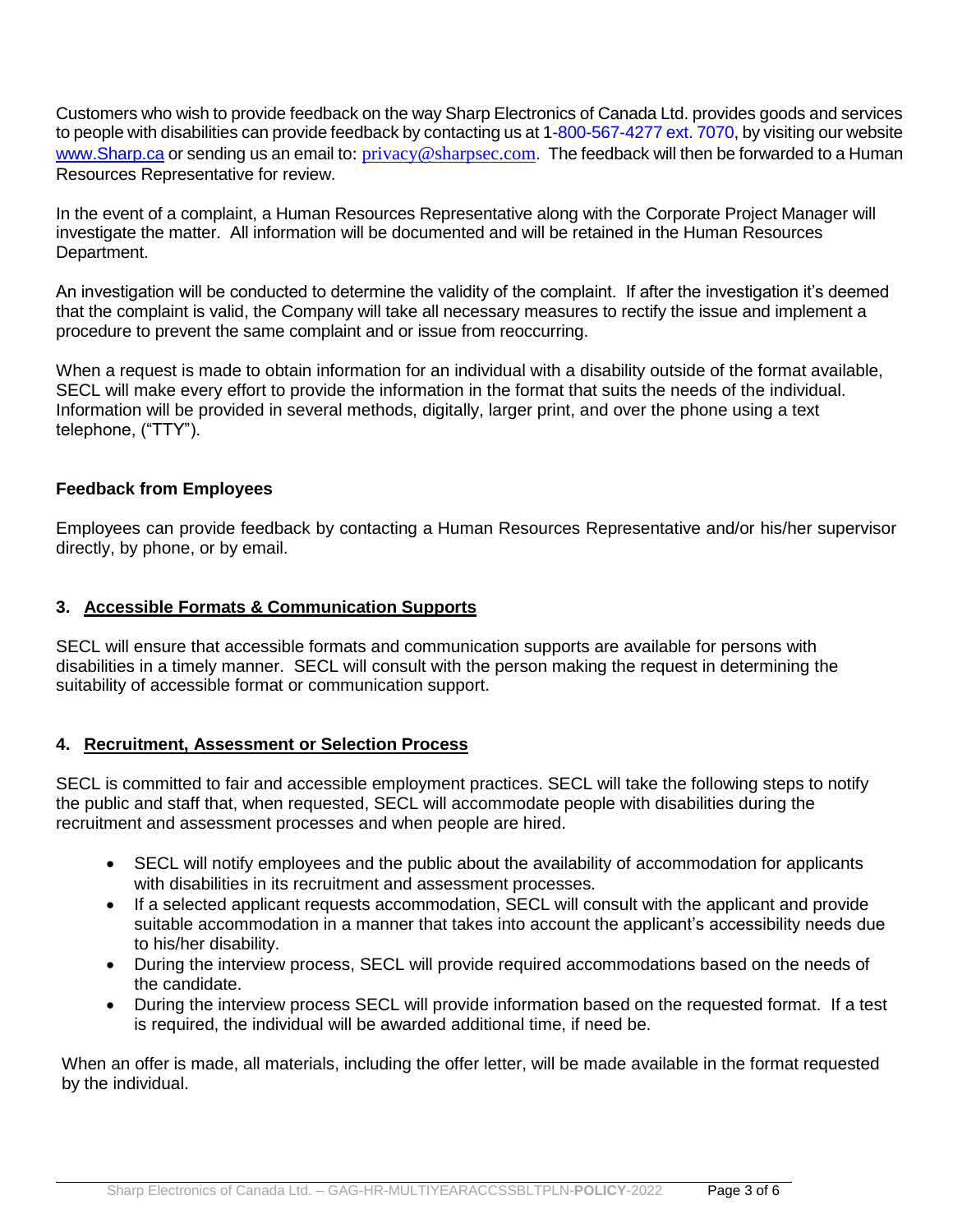When an individual with a disability is hired, the delivery of training for new hires will be tailored to the needs of the individual with the disability. This can include the format of delivery, the format of the materials and extension of time allocated to the training, as well as one on one versus group training.

### **5. Notice to Successful Applicants**

When making offers of employment, SECL will notify the successful applicant of its policies for accommodating employees with disabilities in a format that accommodates the individual's disability.

### **6. Informing Employees of Supports for Disabilities**

SECL will inform employees of its policies to support employees with disabilities. SECL will provide the information required to new employees as soon as practicable after they begin employment.

SECL will provide updated information to employees whenever there is a change to existing policies on the provision of job accommodation that take into account an employee's accessibility needs due to his/her disability.

### **7. Accessible Formats and Communication Supports for Employees**

Upon request, a Human Resources Representative will consult with employees with disabilities to determine which accessible formats or communication supports they require. Once the needs have been determined, a Human Resources Representative will determine the most appropriate accessible formats or communications supports for the employee.

#### **8. Process to Accommodate Employees**

SECL will develop and have a written process in place for the development of documented individual accommodation plans for employees with disabilities. When an employee requests workplace accommodation, supported by medical documentation, SECL will make reasonable efforts to provide workplace accommodation, including written accommodation plans, as required. Our process for the development of individual accommodation plans includes:

- Including the employee in the development of the plan
- Considering the employee on an individual basis
- Include information regarding accessible formats and communications supports that are provided
- Protecting the employee's personal information
- If required, individualized workplace emergency response information will be provided to the employee
- Identifying any other accommodation that is to be provided
- How often the plan will be reviewed
- How the plan will be provided in a format that respects the employee's needs due to a disability

# **9. Return to Work Process**

SECL is committed to reviewing employee requests for workplace accommodation in anticipation of return to work after illness or disability, as supported by medical documentation. SECL will make reasonable efforts to provide workplace accommodation including documented return to work plans, as required. SECL will take the following steps to develop and put in place a process for developing a return to work policy for employees that been absent due to a disability: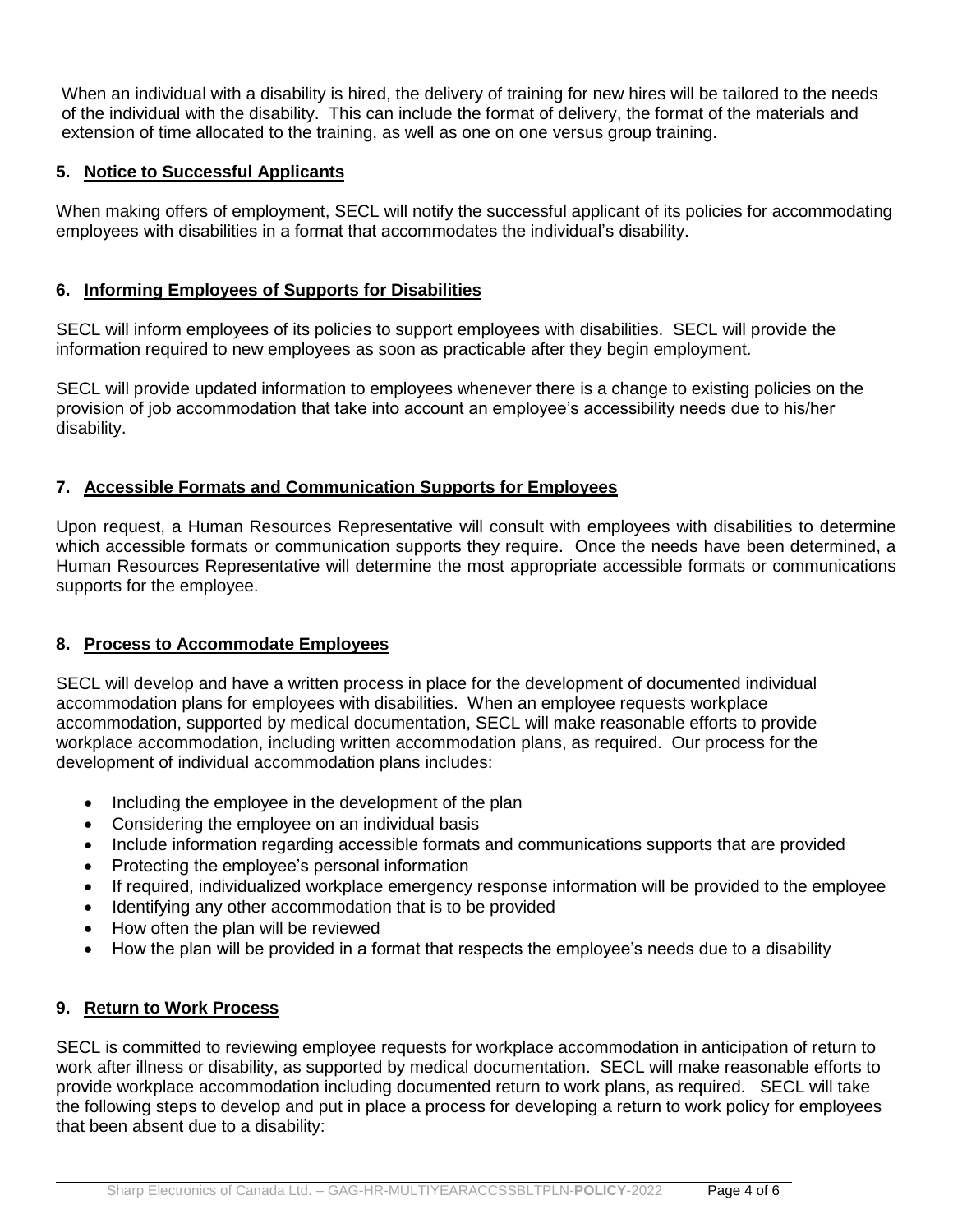- Outline the steps we will take to facilitate the employee's return to work
- Accommodate the employee's disability
- Document individual accommodation plans for employees with disabilities
- Work with the employee to ensure proper accommodation has been met
- Modify, as required, policies and training methods to ensure it meets any accommodation required due to the disability
- Review the return to work plan as required to ensure its effectiveness

#### **10. Performance Management, Career Development , Redeployment**

SECL is committed to providing employees with support to meet their accessibility needs where required, to assist them in improving performance, productivity and effectiveness by removing any barriers to employment opportunities.

We will take the following steps to ensure the accessibility needs of employees with disabilities are taken into account if SECL is using a performance management process, or a career development process. SECL will take the following steps:

We will consider the format of delivery and we will provide feedback and update in alternative formats, so that it meets the needs of the employee.

When redeployment is required for an employee with a disability, SECL will take into account the accessibility needs of the employee as well as an individual accommodation plan.

Redeployment means the reassignment of an employee to another department or position within SECL when a particular position has been eliminated.

SECL will arrange for the employee's individual accommodation plan or will identify accessibility needs to be transferred to the employee upon reassignment.

When the employee arrives at the new position, the accommodation plan will be reviewed and amended if required.

#### **11. Design of Public Spaces Standards**

SECL will meet the Accessibility Standards for the Design of Public Spaces when building or making major modifications to public spaces. Public spaces include:

- Outdoor paths of travel, like sidewalks, ramps, stairs, curb ramps, rest areas and accessible pedestrian signals
- Accessible off street parking

#### **12. Accessible Websites and Web Content**

SECL is committed to working towards an accessible website and website content that will comply with the World Wide Web Consortium Web Content Accessibility Guidelines at Level AA standards. SECL will work with our providers to meet these goals.